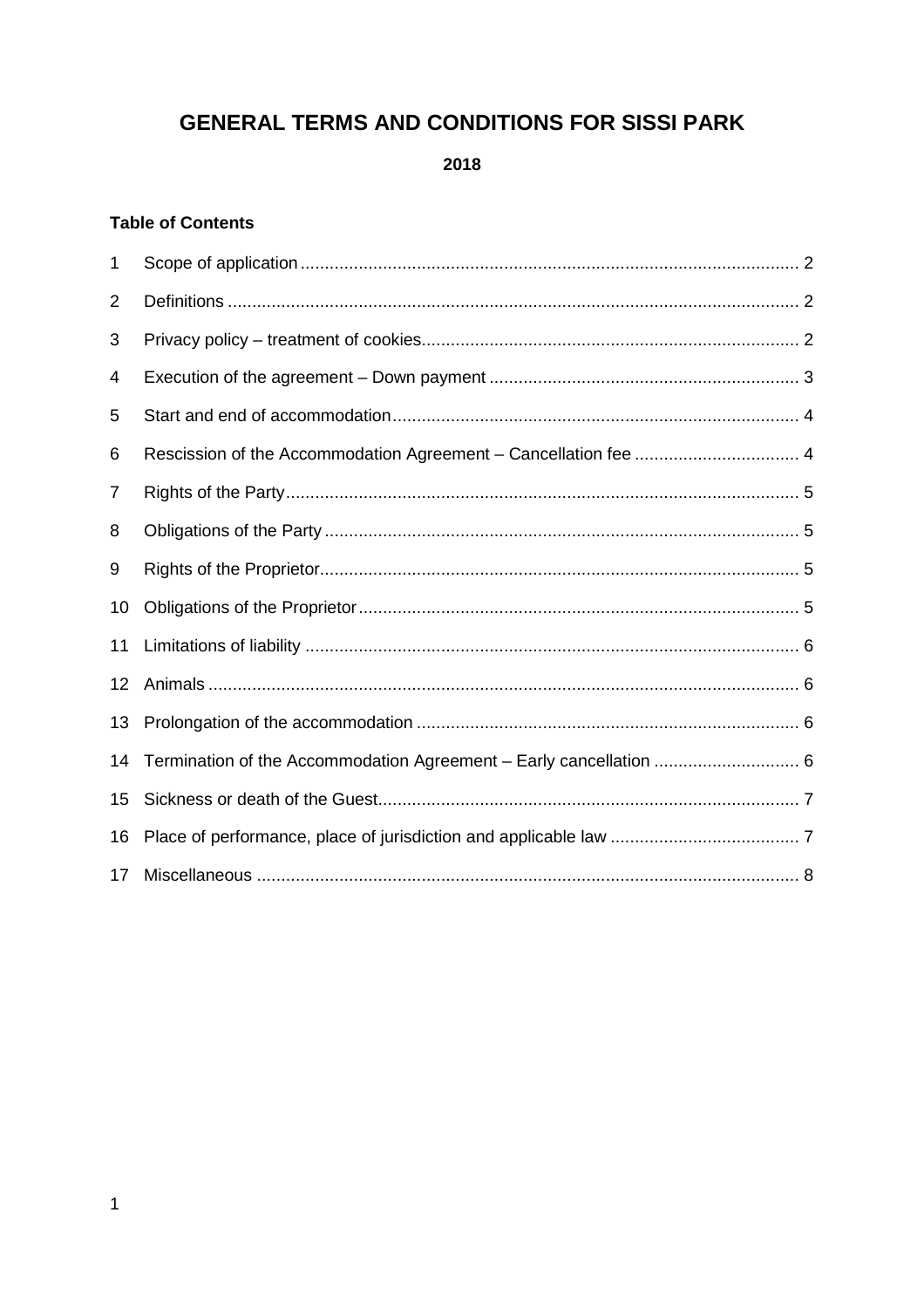## **1 Scope of application**

1.1 These General Terms and Conditions for the Hotel Industry (hereinafter referred to as "AGBH") shall replace the previous ÖHVB [Austrian Hotel Contract Conditions] as amended on 23 September 1981.

1.2 The AGBH shall not exclude special agreements. The AGBH shall be subsidiary to agreements made on an individual basis.

# **2 Definitions**

## 2.1 Definitions:

"Proprietor": Sissi Park Appatmentvermietungs GmbH, Klosterhügel 74, 8967 Haus, Österreich.

"Guest": means an individual that uses accommodation. Usually the guest is also the Party. Guests also include those persons that are accommodated together with such Party (e.g. family members, friends etc.).

"Party": means a domestic or foreign individual or entity that enters into an Accommodation Agreement as a Guest or for a Guest.

"Consumer" and "Entrepreneur": these terms shall be construed as defined by the 1979 Consumer Protection Act (Konsumentenschutzgesetz) as amended.

"Accommodation Agreement": means the agreement made between the Proprietor and the Party, the contents of which are specified below.

## **3 Privacy policy – treatment of cookies**

#### 3.1 What is a cookie?

A "cookie" is a small text file that can be placed on your computer when you visit a website. Cookies have many functions. They collect informations among others how the site or service is being used and notice the visitor's individual settings. They help you to navigate between pages efficiently, help remember your preferences, they are utilized for example by using online shopping cart, they can make generally easier the use of the website and improve your browsing experience.

#### 3.2 Why do we use cookies on our website?

- a) to gather information about how you use our website for example we examine which part of our website you mostly visit– for ensuring a better user experience if you return again.
- b) to develop our website
- c) to make easier your navigation on our website while using of their features and to ensure a smooth experience
- d) to place targeted ads on other websites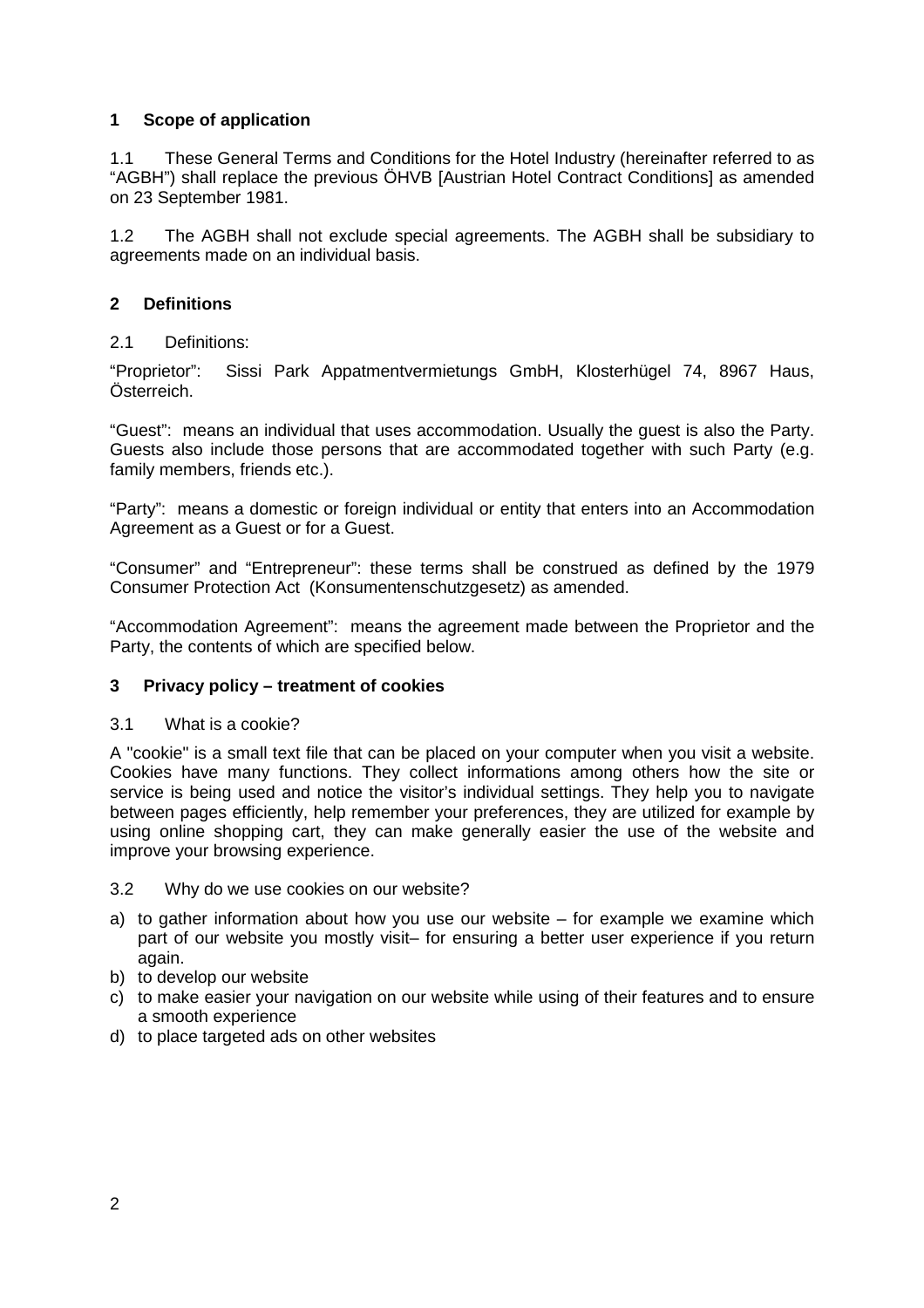### 3.2.1 Session cookies (session cookies)

These cookies are strictly recquired to enable you to browse on our website and to use its functions properly. They are used for example for monitoring your activity on certain pages while visiting our website. The validity of these cookies refers only to your actual visit. By finishing your session or closing your browser they will be automatically deleted from your computer.

Please, do not forget that we can't guarantee the use of our website without session cookies.

#### 3.2.2 Functionality cookies

These cookies allow us to notice your activities on our website.

#### 3.2.3 Performance Cookies

We use Google Analytics cookies to collect informations how visitors use our website. These cookies cannot identify you (the currently used IP address is also only partially registered); they collect among others informations which pages were visited by the user, on which part of the page he clicked, how many pages he has visited, how long the visit time of each session lasted, what type of error messages he get. This all are used for continuosly developing our website and improving the user experience.

#### 3.3 How to check and disable cookies?

Most browsers automatically accept cookies (set as default) but all modern browsers allow to change the settings of cookies. In this case it provides each time the opportunity allowing or refusing the use of cookies on the page.

We remind you that the aim of the use of cookies is to enable or make easier the usability and processes of our homepages. So if user refuse or delete cookies it may happen that he cannot use fully the features and functions of our websites. Rejecting the use of cookies may also revealed that the site will not work properly in your browser.

## **4 Execution of the agreement – Down payment**

4.1 The Accommodation Agreement is concluded if the down payment or in its absence the total amount of the reservation fee is received by the Proprietor.

4.2 The Proprietor shall be entitled to to enter into The Accommodation Agreement under the condition that the contracting Party makes a down payment. In such event The Accommodation Agreement is concluded if the down payment is received by the Proprietor.

#### 4.3 Payment deadlines

- a) In case there are more than 239 days between the date of reservation and the arrival the contracting Party is obliged to pay a down payment in two instalments:
	- 10% of the reservation fee at the same time as the reservation
		- 30% of the reservation fee 90 days before the arrival

The Party shall be obliged to make the rest payment at least 30 days before the arrival to the Proprietor.

- b) In case there are less than 239 but more than 39 days between the date of reservation and the arrival the contracting Party is obliged to pay the down payment as a single sum:
	- 40% of the reservation fee at the same time as the reservation.

The Party shall be obliged to make the rest payment at least 30 days before the arrival to the **Proprietor**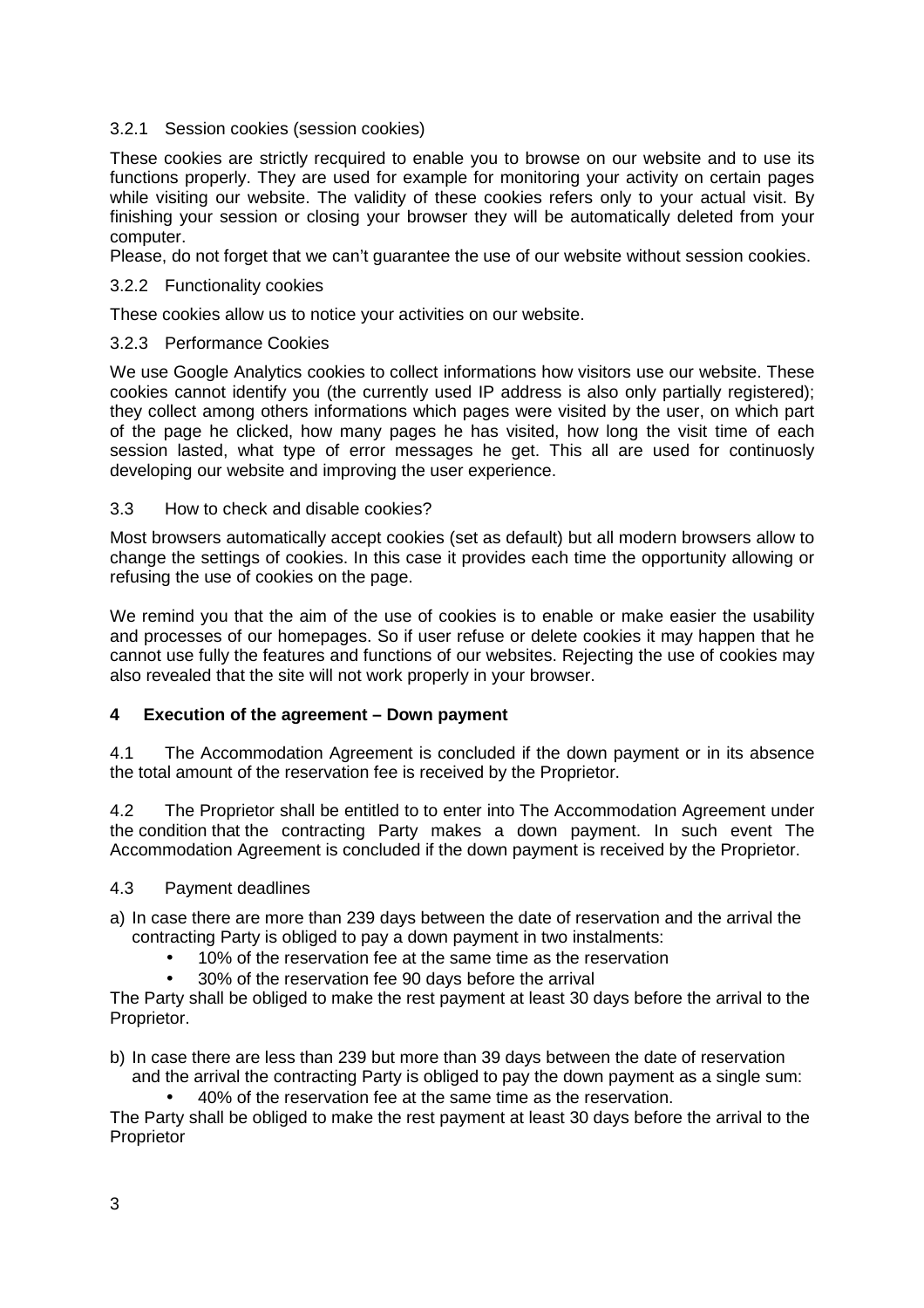c) In case there are less than 40 days between the date of reservation and the arrival the contracting Party is obliged to pay the total amount of the reservation fee as a single sum to the Proprietor at the same time as the reservation.

Transfercosts will be paid by Party to the contract. Credit and debit cards shall be subject to the terms and conditions of the issuing company.

# **5 Start and end of accommodation**

5.1 Unless the Proprietor offers any other time of occupancy, the Party shall be entitled to move into the rented rooms from 4.00 p.m. on the agreed date ("date of arrival").

5.2 If a room is occupied for the first time before 6.00 a.m., the preceding night shall be deemed the first night of accommodation.

5.3 The rented rooms shall be vacated by the Party by 10.00 on the date of departure. The Proprietor shall be entitled to charge another day if the rented rooms are not vacated in time.

## **6 Rescission of the Accommodation Agreement – Cancellation fee**

#### 6.1 Rescission by the Proprietor

6.1.1 If the Accommodation Agreement provides for a down payment and such down payment has not been made by the Party in time, the Proprietor may rescind the Accommodation Agreement without granting any grace period.

6.1.2 If the Guest fails to arrive by 6.00 p.m. on the agreed date of arrival, the Proprietor shall not be obliged to accommodate them unless a later time of arrival has been agreed upon.

6.1.3 If the Party has made a down payment (see **Hiba! A hivatkozási forrás nem található.**), the rooms shall be deemed reserved until 12.00 noon on the day following the date of arrival at the latest. If a down payment to the amount of more than four days has been made, the obligation to accommodate the Guest shall end on 6.00 p.m. on the fourth day, the date of arrival being deemed the first day, unless the Guest informs the Proprietor of a later date of arrival.

6.1.4 Unless otherwise agreed upon, the Proprietor may rescind the Accommodation Agreement for objectively justified reasons by means of a unilateral declaration by 3 months before the agreed date of arrival of the Party.

#### 6.2 Rescission by the Party – Cancellation fee

6.2.1 The Party may rescind the Accommodation Agreement by means of a unilateral declaration by 3 months before the agreed date of arrival of the Guest without being liable to pay a cancellation fee.

6.2.2 Outside the period specified in 6.2.1, the Party may only rescind the Accommodation Agreement by means of a unilateral declaration subject to the following cancellation fees:

- a) 40% of the total agreed price by 1 month before the date of arrival;
- b) 70% of the total agreed price by 1 week before the date of arrival;
- c) 90% of the total agreed price within the last week preceding the date of arrival.
- d) 100% of the total agreed price in case of cancellation on arrival day or "no show".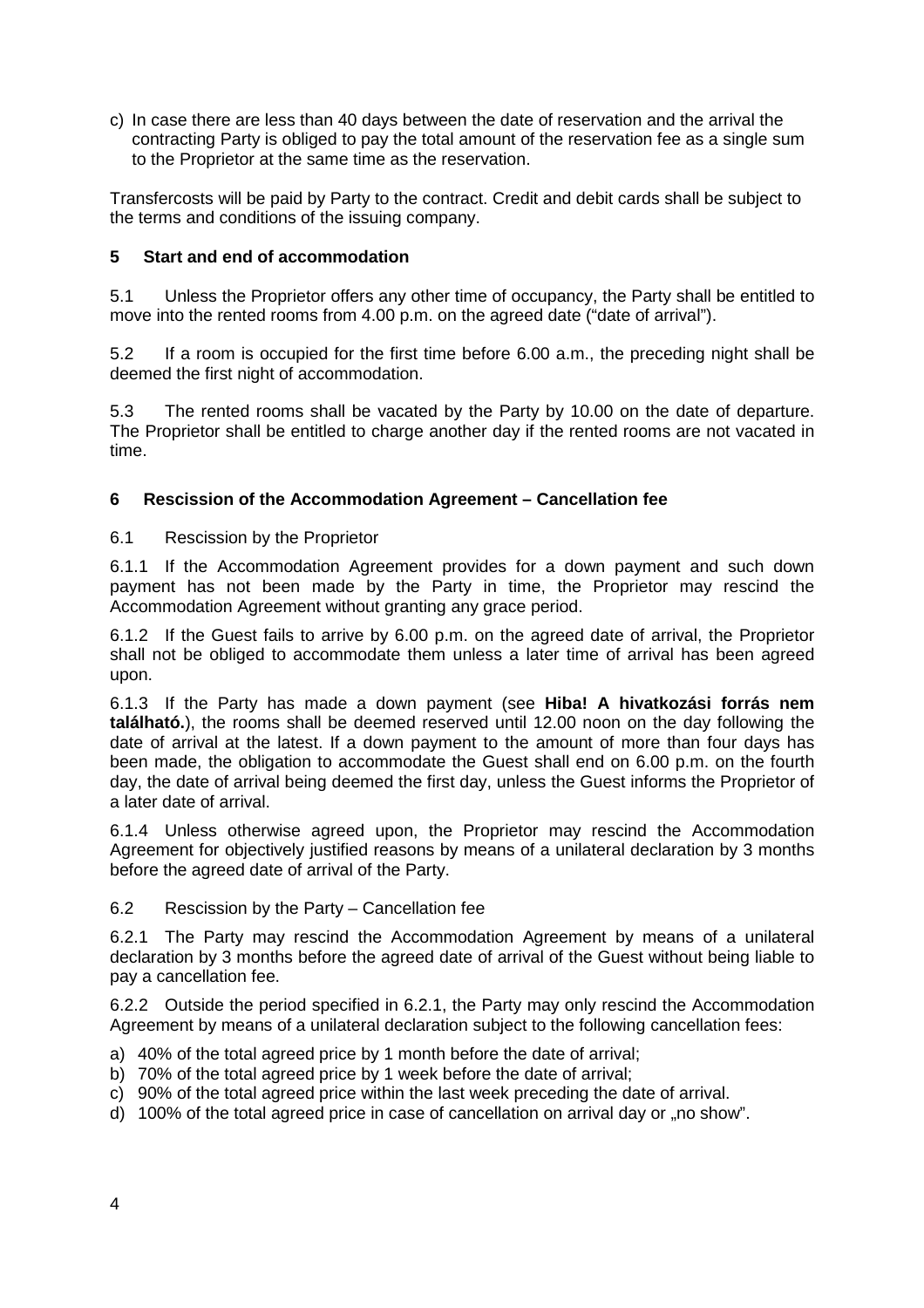# **7 Rights of the Party**

7.1 By entering into an Accommodation Agreement, the Party shall acquire the right to make normal use of the rented rooms and the facilities of the accommodating establishment that are usually accessible to the guests for use without any special conditions and of the usual service. The Party shall exercise their rights in accordance with any applicable hotel and/or guest regulations (rules of the house).

# **8 Obligations of the Party**

8.1 The Party shall be obliged to pay the agreed remuneration according to the dates specified in **Hiba! A hivatkozási forrás nem található.**. Any extra amounts that have arisen from the use of special services by the Party and/or the accompanying guests plus any applicable VAT shall be paid by the date of departure at the latest.

8.2 The Party shall be liable towards the Proprietor for any damage caused by themselves or the Guest or any other persons that receive services of the Proprietor with the knowledge or in accordance with the intention of the Party.

# **9 Rights of the Proprietor**

9.1 If the Party refuses to pay or is in arrears with the agreed remuneration, the Proprietor shall be entitled to make use of the legal right of retention in accordance with § 970c of ABGB [Austrian Civil Code]and the legal right of line in accordance with § 1101 of ABGB with respect to the items brought along by the Party or the Guest. Furthermore, the Proprietor shall be entitled to make use of this right of retention or lien in order to secure its claims under the Accommodation Agreement, particularly for catering, other expenses made for the Party and for any kind of damage claims.

9.2 The Proprietor shall be entitled to issue invoices or interim invoices for its services at any time.

## **10 Obligations of the Proprietor**

10.1 The Proprietor shall be obliged to provide the agreed services to an extent that complies with its standards.

10.2 Extra services of the Proprietor that must be indicated accordingly since they are not included in the accommodation remuneration shall, by way of example, include:

- a) electricity according to consumption
- b) local taxes
- c) final cleaning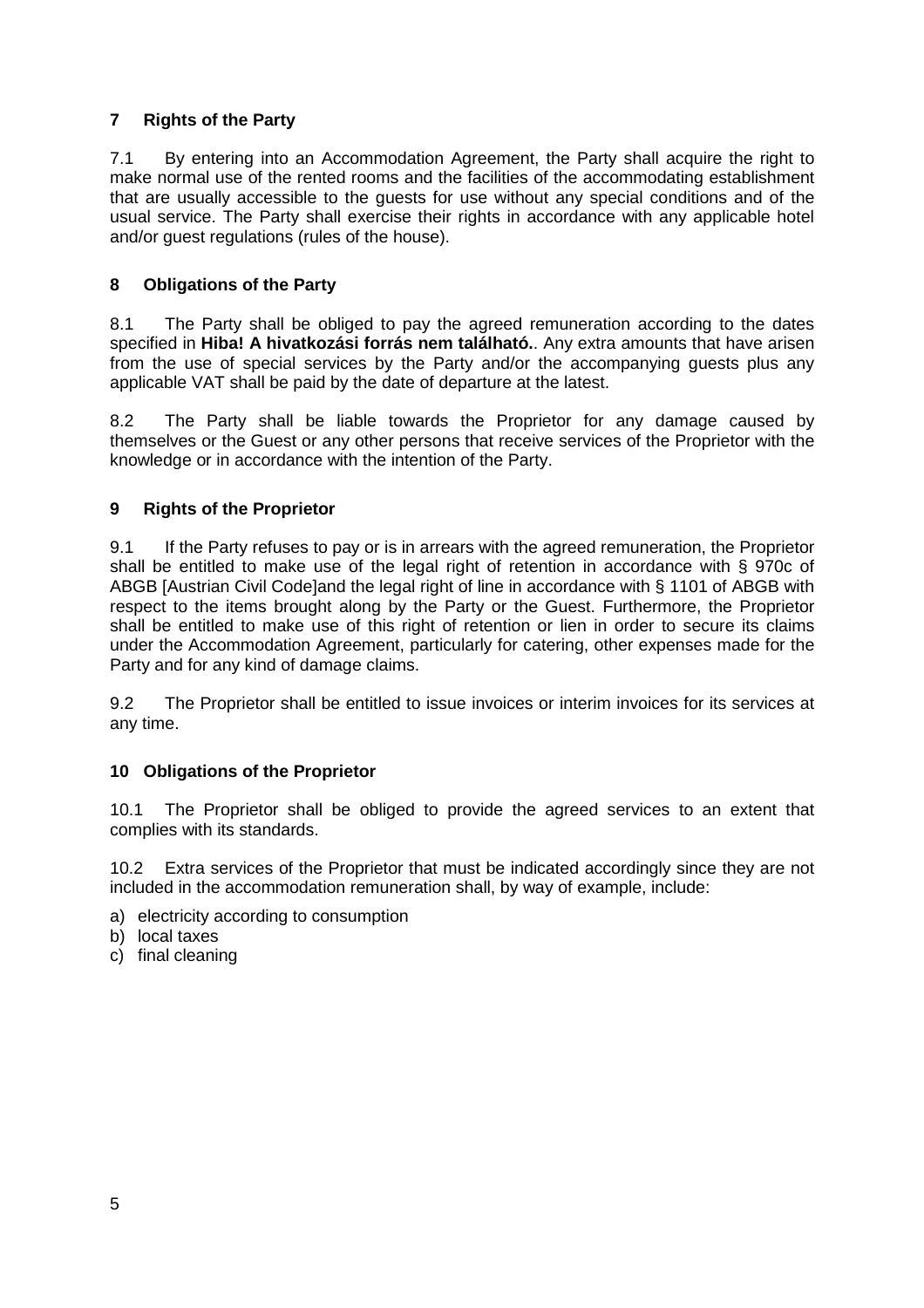# **11 Limitations of liability**

11.1 If the Party is a Consumer, the Proprietor may not be held liable for slight negligence, except for bodily injury.

11.2 If the Party is an Entrepreneur, the Proprietor may not be held liable for slight or gross negligence. In such event, the burden of proof to show the fault shall lie with the Party. No consequential, non-material or indirect damage and no loss of profit shall be reimbursed. The damage to be reimbursed shall at any case be limited to the amount of the damage incurred because the Party has relied on the validity of the agreement (Vertrauensinteresse).

# **12 Animals**

12.1 Animals may not be brought to the accommodating establishment.

# **13 Prolongation of the accommodation**

13.1 The Party may not claim for a prolongation of their stay. If the Party informs the Proprietor in time that they intend to prolong their stay, the Proprietor may consent to a renewal of the Accommodation Agreement. However, the Proprietor shall not be obliged to do so.

13.2 If the Party is prevented from leaving the accommodating establishment on the date of departure since all ways of travel are blocked or unusable due to unforeseeable extraordinary events (e.g. extreme snowfall, floods etc.), the Accommodation Agreement shall automatically be renewed for the duration of such prevention from departure. The remuneration to be paid for this period may only be reduced if the Party is unable to fully use the offered services of the accommodating establishment due to the extraordinary weather conditions. The Proprietor shall be entitled to charge as a minimum the remuneration corresponding to the price usually charged in the low season.

## **14 Termination of the Accommodation Agreement – Early cancellation**

14.1 If the Accommodation Agreement has been made for a definite term, it shall end upon the expiry of such term.

14.2 If the Party leaves prematurely, the Proprietor shall be entitled to charge the total agreed remuneration.

14.3 Upon the death of a Guest, the Agreement with the Proprietor shall become extinct.

14.4 The Proprietor shall be entitled to terminate the Accommodation Agreement with immediate effect for important reasons, particularly if the Party and/or the Guest

- a) makes significantly adverse use of the rooms or makes their stay intolerable for the other guests, the owner, its vicarious agents or the third parties staying at the accommodating establishment due to ruthless, offensive or otherwise highly improper conduct or commits an act against property, morality or physical safety towards these persons that is subject to penalty;
- b) suffers of a contagious disease or a disease the duration of which exceeds the term of accommodation or otherwise is in need of care;
- c) fails to settle the presented invoices when they become payable within a reasonably set period (1 days).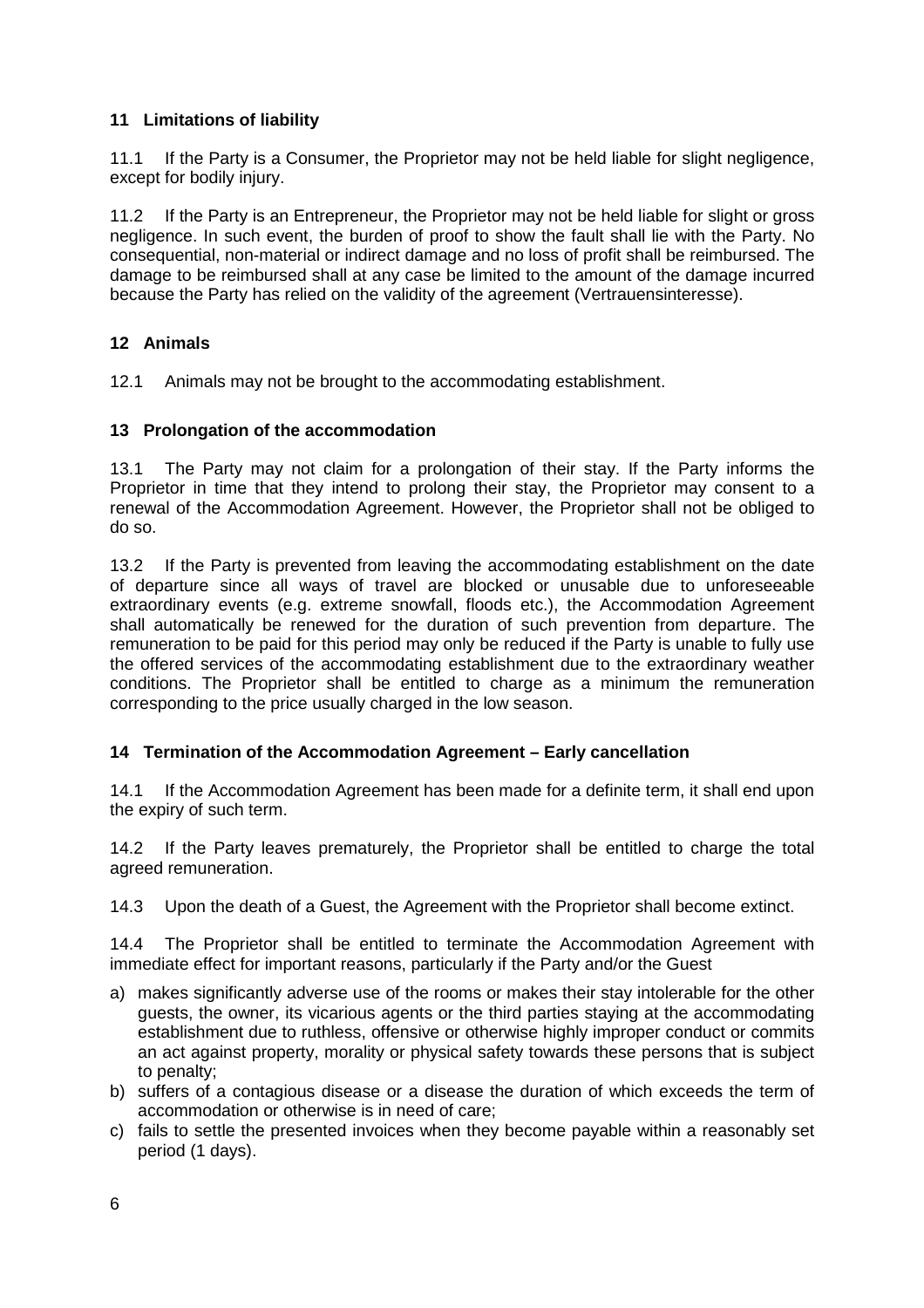# **15 Sickness or death of the Guest**

15.1 If a Guest gets sick during their stay at the accommodating establishment, the Proprietor shall arrange for medical care at the request of the Guest. In the event of imminent danger, the Proprietor shall arrange for medical care even without the special request of the Guest, particularly if this is necessary and the Guest is unable to do so themselves.

15.2 As long as the Guest is unable to make decisions or it is not possible to contact the family of the Guest, the Proprietor shall arrange for medical care at the expense of the Guest. However, the extent of such care shall end as soon as the Guest is able to make decisions or their family has been informed about the sickness.

15.3 The Proprietor shall particularly be entitled to damages from the Party or the Guest or, in the event of their death, their successors for the following expenses:

a) unsettled medical costs, costs for ambulance transports, drugs and medical aids

b) room disinfections that have become necessary,

c) linen, bed sheets and bed furnishing that have become unusable, or otherwise the disinfection of thorough cleaning of all of these items,

d) restoration of walls, furniture, carpets etc. if such have been contaminated or damaged in relation with the sickness or death,

e) rent for the room, provided that it has been occupied by the Guest, plus any days during which the rooms are unusable due to disinfection, vacation etc.,

f) any other damage incurred by the Proprietor.

# **16 Place of performance, place of jurisdiction and applicable law**

16.1 The place of performance shall be the place where the accommodating establishment is situated.

16.2 These Terms and Conditions shall be governed by Austrian adjective and substantial law under exclusion of the provisions of international private law (particularly IPRG [Austrian act on international private law]and the Rome Convention of 1980) and the UN Sales Convention.

16.3 The exclusive place of jurisdiction shall be the domicile of the Proprietor; however, the Proprietor shall also be entitled to assert its rights before any other court that is competent for the location and matter.